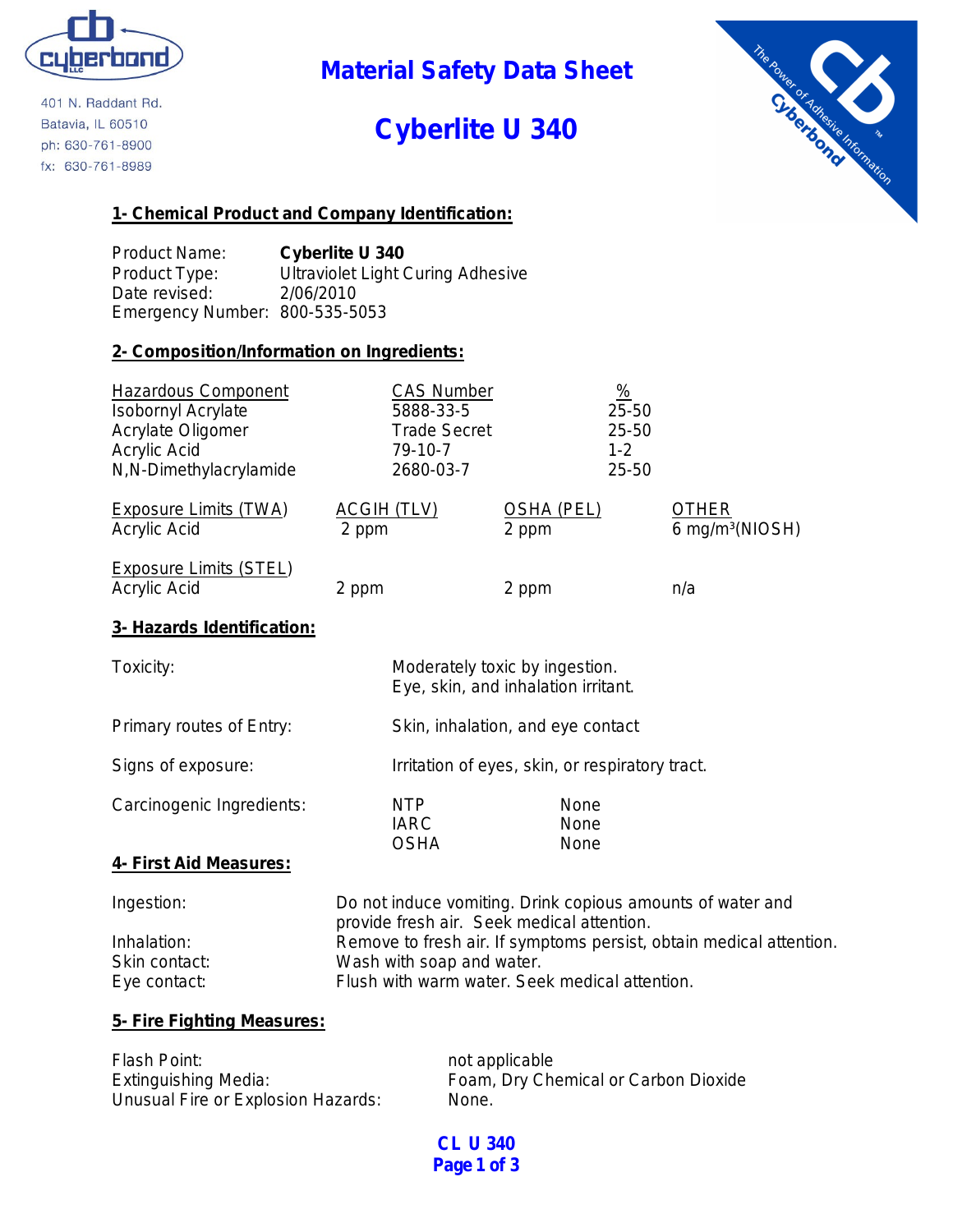# **Material Safety Data Sheet**

# **Cyberlite U 340**

Special Fire Fighting Procedures: Wear self-contained breathing apparatus.

# **6-Accidental Release Measures**

Steps to be taken in case of spill or leak: Inform authorities in case of seepage into water system. Maintain adequate ventilation.

Soak up with inert absorbent. Store in a closed container until disposal.

### **7- Handling and Storage:**

| Safe storage: | Store away from heat and direct sunlight to maximize shelf life.                   |
|---------------|------------------------------------------------------------------------------------|
|               | Store inside in a dry location between 50°Fand 90°F.                               |
| Handling:     | Keep container tightly closed. Avoid contact with skin. Avoid<br>breathing vapors. |

### **8- Protective Equipment:**

| Ventilation:            | Local exhaust ventilation recommended for maintaining vapor<br>level below TLV. |
|-------------------------|---------------------------------------------------------------------------------|
| Respiratory protection: | Not applicable with good local exhaust.                                         |
| Skin:                   | Neoprene or non-reactive gloves. Do not use cotton or wool.                     |
| Eye protection:         | Safety glasses or goggles with side shields.                                    |

# **9- Physical and Chemical Properties:**

| Appearance:           | clear liquid                 |
|-----------------------|------------------------------|
| Odor:                 | Mild                         |
| <b>Boiling Point:</b> | $212^{\circ}$ F              |
| Vapor Pressure:       | Less than .2mmHg @20C        |
| Vapor Density:        | More than 1 (Air = 1)        |
| Evaporation rate:     | Not applicable               |
| Specific Gravity:     | 1.1                          |
| Solubility in water:  | Negligible.                  |
| Auto Igniting         | Product is not self-igniting |
|                       |                              |

### **10- Stability and Reactivity**

| Stability:                | Stable                                                 |
|---------------------------|--------------------------------------------------------|
| Hazardous Polymerization: | Will not occur                                         |
| Incompatibility:          | Photoreactive. Reacts with amines, acids, alkalis, and |
|                           | oxidizing agents.                                      |